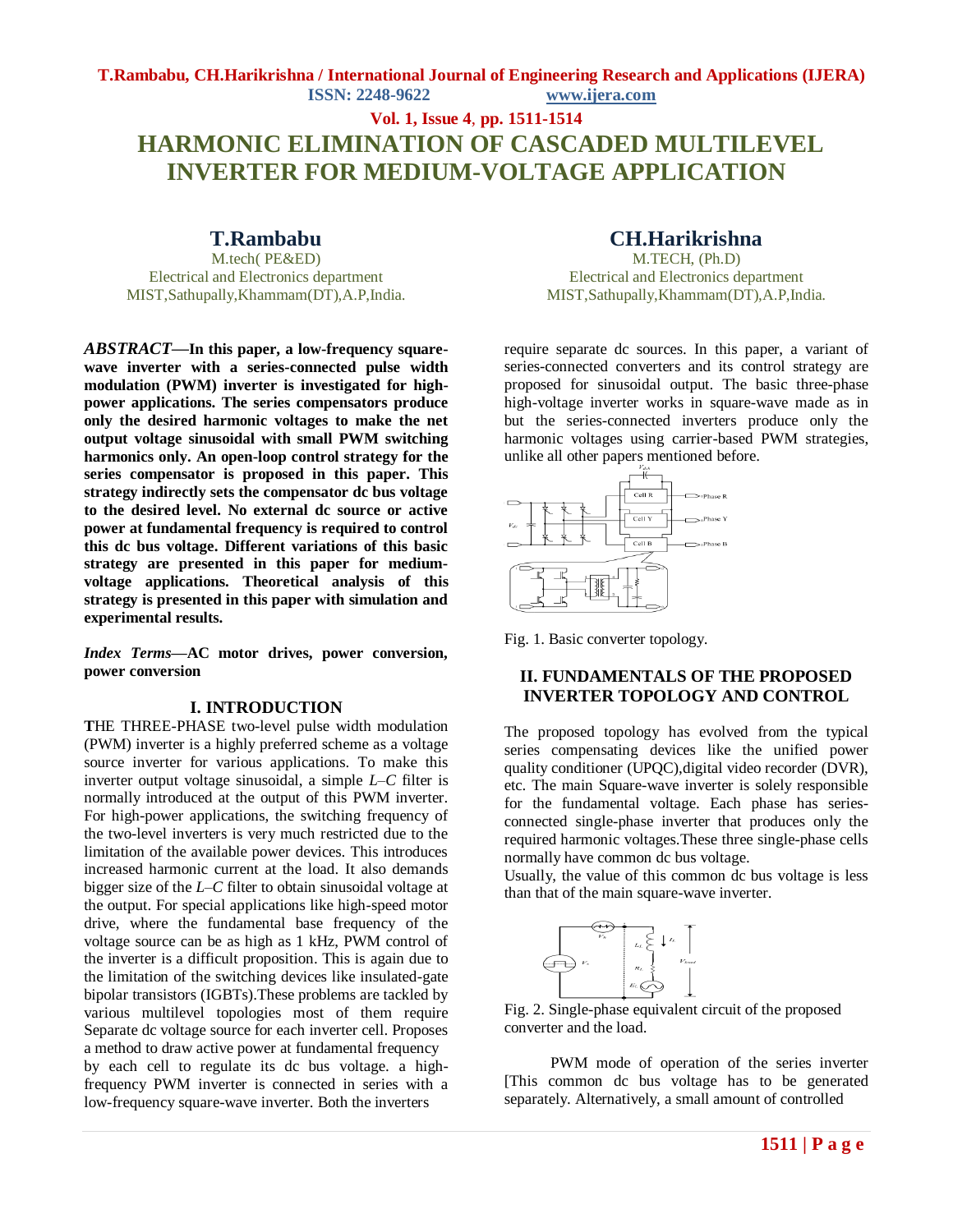### **T.Rambabu, CH.Harikrishna / International Journal of Engineering Research and Applications (IJERA)**

**ISSN: 2248-9622 www.ijera.com**

### **Vol. 1, Issue 4**, **pp. 1511-1514**

active power has to be drawn by the series inverters to control this dc bus voltage the desired harmonic voltages are injected to the line using three single phase transformers, as shown above Small capacitor and resistor networks at the output of the single-phase transformers remove the switching harmonics.

 In this paper, natural open-loop control of this series compensator dc bus voltage is proposed without drawing any active power at fundamental frequency. A separate active dc voltage source is also not required here. The active power drawn at harmonic frequencies regulates the dc bus voltage of the series compensator. The basic philosophy of the operation is established shortly

 A per-phase equivalent circuit of this proposed system is shown in Fig. 2. The load could be a motor with equivalent leakage impedance *RL, LL* , and the sinusoidal back emf *EL* at fundamental frequency. It may also represent the grid voltage *EL* at fundamental frequency and the series impedance *RL* and

*LL* . The square-wave voltage varies from +*V*dc/2 to *−V*dc/2, with the time period of 2*π/ωf* . Mathematically, it can be expressed

using the unit step function  $u(t)$  as follows:

*VS*  $(t) = \sum \left[ Vdc\{u(t-2n\pi/wf)\}\right]$ 

*Vdc/2= +-1= +-2= +-3*

Here, *V*dc is the dc bus voltage of the square-wave inverter and *ωf* is the fundamental frequency (in radians per second) of the square wave. Using Fourier analysis, the desired series Compensator output voltage can now be obtained as

*Vh*  $(t) = \sum [4 \text{ Vdc}/2/\text{ n}\pi \sinh \sqrt{t} t]$ 

*,* where "*n*" is odd number.

After perfect compensation using series converter, the load voltage becomes

*V*load (*t*)=  $\sum$ [4 *Vdc/2/ nπ* sinn *wf t*)



Fig. 3. Single-phase equivalent circuit of the harmonic voltages only.

Now, the peak value of the series compensator output voltage is *V*dc/2. This can be seen by subtracting (3) from (1). Thus, the minimum dc bus voltage required for the

series compensator is *V*dc/2. In the proposed topology, there is no separate source to maintain this desired value of the series compensator dc bus voltage. Let us assume that the modulation depth (*m*) of the *n*th harmonic component of the series compensator is as follows:

$$
m = 4/\,n\pi\tag{4}
$$

Therefore, the output *n*th harmonic component of the series compensator is as follows:

$$
V_{nh}(t) = m V_{\text{dch}}(t) \sin(n\omega_f t) = \frac{4 V_{\text{dch}}(t)}{n\pi} \sin(n\omega_f t). (5)
$$

Here,  $Vdch(t)$  is the dc bus voltage of the series compensator at any time *t*. The *n*th harmonic equivalent circuit of this converter with load is shown in Fig. 3. Assuming that the dynamics of

*V*dch(*t*) is very slow, the average active power *Pnh*  absorbed by the series compensator due to the *n*th harmonic

$$
P_{nh} = \frac{1}{2} \left(\frac{4}{n\pi}\right)^2 \frac{\left(\left(V_{\text{dc}}/2\right) - V_{\text{dch}}\left(t\right)\right)}{R_L^2 + \left(n\omega_f L_L\right)^2} V_{\text{dch}}\left(t\right) R_L. \tag{6}
$$

Neglecting the losses of the dc bus capacitor, the dynamical equation of *V*dch(*t*) can now be written as follows:

$$
3\sum_{n=5}^{\infty}P_{nh}=V_{\text{dch}}\left(t\right)C_{h}\frac{dV_{\text{dch}}\left(t\right)}{dt}.\tag{7}
$$

Here,*Ch* is the total dc bus capacitor of the series compensator and Σ*n*=5 *Pnh* is the net active power considering all three phases. It has to be noted that all the triple harmonics like third, ninth, etc., will not contribute any power since there is no neutral connection (Fig. 1). Using (6) and (7), the dynamics of *V*dch(*t*) becomes

## **IV. PRACTICAL ISSUES OF LOSSES IN THE SERIES COMPENSATORS**

 The analysis presented in the earlier sections is assumed have zero losses in the series compensator. However, the practical converters have the switching and the conduction losses. An approximate equivalent circuit of each harmonic cell is shown in In steady state, the series compensator current is mostly dominated by the fundamental component of current. This is represented by a current source *IS* sin (*ωf t*) In this equivalent circuit, the *V*CE(sat) (or *V*F) drop of the IGBT switches (or the anti parallel diodes) can be approximately represented by a square-wave voltage signal whose fundamental frequency is same as that of the series compensator current. This square-wave voltage is also in phase with the series compensator current *IS* sin (*ωf t*). In case of a MOSFET-based compensator, the drain resistances (*Rd* ) can be represented as shown in Fig. 8. Now, the actual switches shown in Fig. 8 have only the non ideal switching's but no conduction drops. For ideal switching,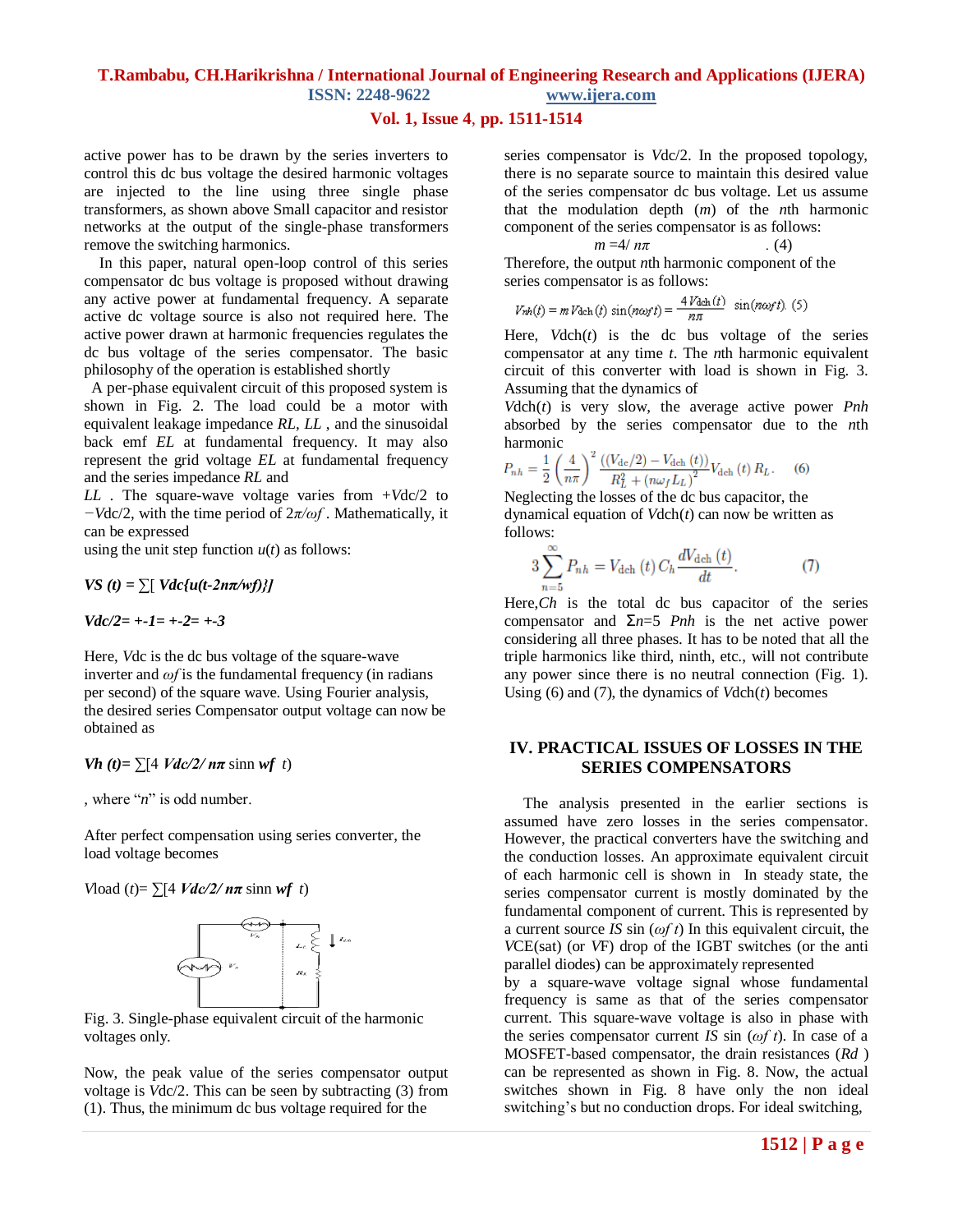## **T.Rambabu, CH.Harikrishna / International Journal of Engineering Research and Applications (IJERA)**

**ISSN: 2248-9622 www.ijera.com**

**Vol. 1, Issue 4**, **pp. 1511-1514**

the voltage at port *a–b* (*V*ab) in Fig. 8 is mainly *mV*dch sin (*nωf t*) and the switching harmonics. Therefore, there is no net active power transfer across the port *a–b*. Hence, the current source, i.e., the main square-wave inverter delivers the complete conduction losses of each harmonic cell. Due to non ideal switching's, *V*ab has the additional harmonic components of "*nωf*" and a small amount of voltage having frequency

*ωf* due to the current source. This small voltage also is in phase with this current source *IS* sin (*ωf t*). Therefore, there is a small amount of net active power transfer from the current source, i.e., the main square-wave inverter to the compensator across this port *a–b*.This small active power shares the switching losses of the compensator. Depending upon the device switching characteristics, the compensator dc bus *V*dch also shares the switching losses. Moreover, half of the total switching per fundamental

cycle (1*/ωf* ) is soft switching (ZVS). Therefore, the net power loss (*P*sw ) at the compensator dc bus (*V*dch) consists of small amount of device switching power loss only. Thus, a small amount of active power is required to be drawn by this compensator to maintain its dc bus voltage *V*dch in steady state. For the simplification, this switching power loss (*P*sw ) can be assumed to be proportional to *V*dch. In steady state, *P*sw should be equal to the active power due to *n*th harmonic for *n*th harmonic cell (*Pnh*). Using (11), the steady-state dc bus voltage *V*dch of the *n*th harmonic cell can be written as

#### *Ksw Pnh* =1/2(  $4/m\pi$ ) 2 ((*V*dc/2) – *V*dch (*t*)) *R2L . R*2*L*+ (*nωf LL* )2 *V*dch

Where Ksw is the proportionality constant. For standard designed converter, *P*sw is very small, and hence, *K*sw is also negligibly small. Then, *V*dch is slightly less than the desired voltage 2*V*dc*/nπ*. Therefore, this compensator loss introduces a small amount of uncompensated *n*th harmonic voltage at the load terminals. For a standard designed converter, this small loss does not lower the performance of the series compensator appreciably, as evident from the experimental results presented later. , it can be seen that the performance of the compensator deteriorates for the higher order harmonics. Since the higher order harmonics have the lower order magnitudes this may not be a serious limitation of this configuration.

#### **Simulinkmodel for overall system**



Fig 4.simulation diagram

## **V. SIMULATION RESULTS**

The proposed strategies are simulated to validate the performances. Fig1 line to line voltage of Square Wave Inverter



Fig 5 . Injected Harmonic Voltages